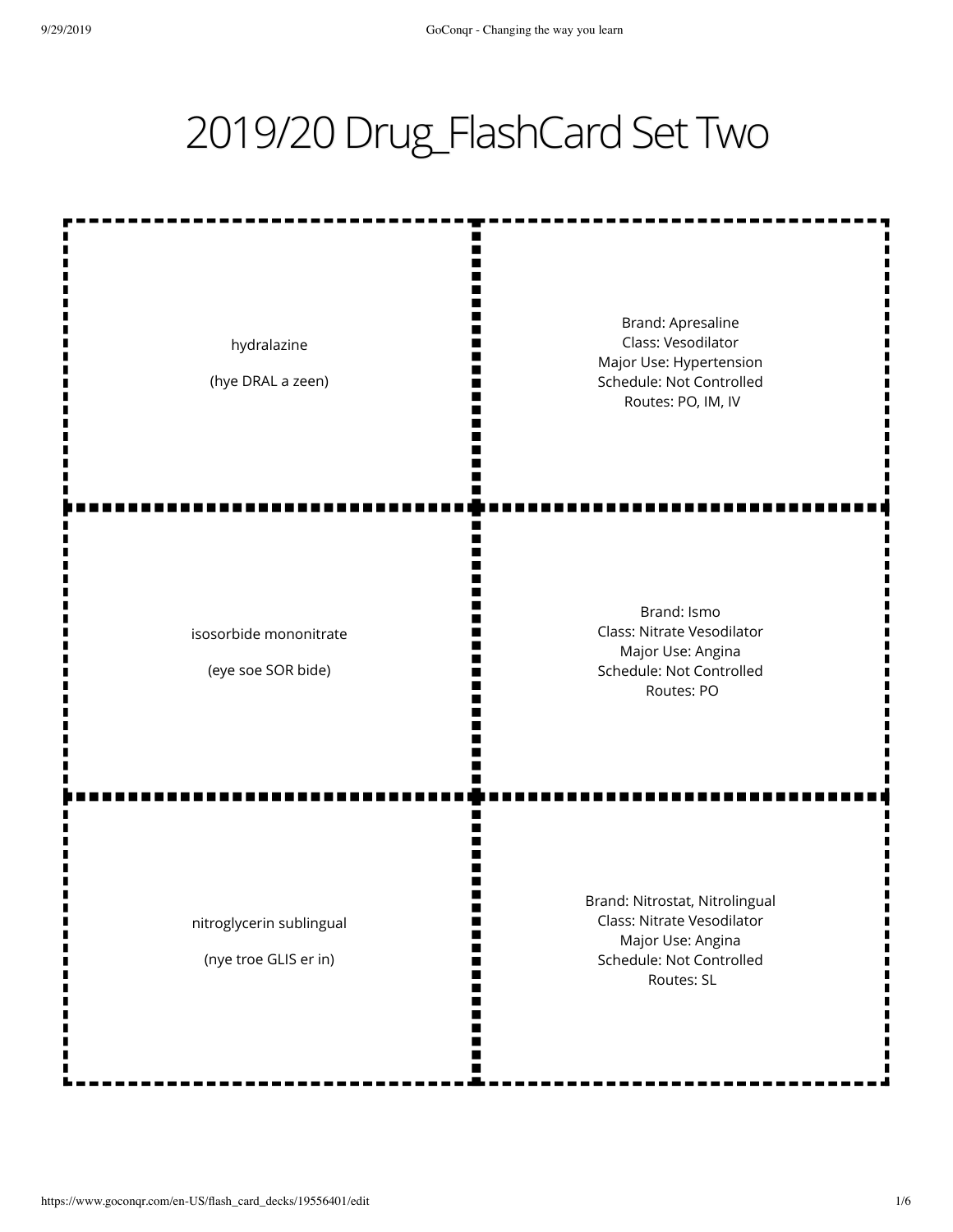| digoxin<br>(di JOX in)       | Brand: Lanoxin, Lanoxicaps, Digitek<br>Class: Intrope<br>Major Use: CHF, Atrial Fibrillation<br>Schedule: Not Controlled<br>Routes: PO, IM, IV     |
|------------------------------|----------------------------------------------------------------------------------------------------------------------------------------------------|
| doxazosin<br>(dox AY zo sin) | Brand: Cardura<br>Class: Alpha Receptor Agonist<br>Major Use: Hypertension, Benign Prostatic Hypertrophy<br>Schedule: Not Controlled<br>Routes: PO |
| terazosin<br>(ter AY zo sin) | Brand: Hytrin<br>Class: Alpha Receptor Agonist<br>Major Use: Hypertension, Benign Prostatic Hypertrophy<br>Schedule: Not Controlled<br>Routes: PO  |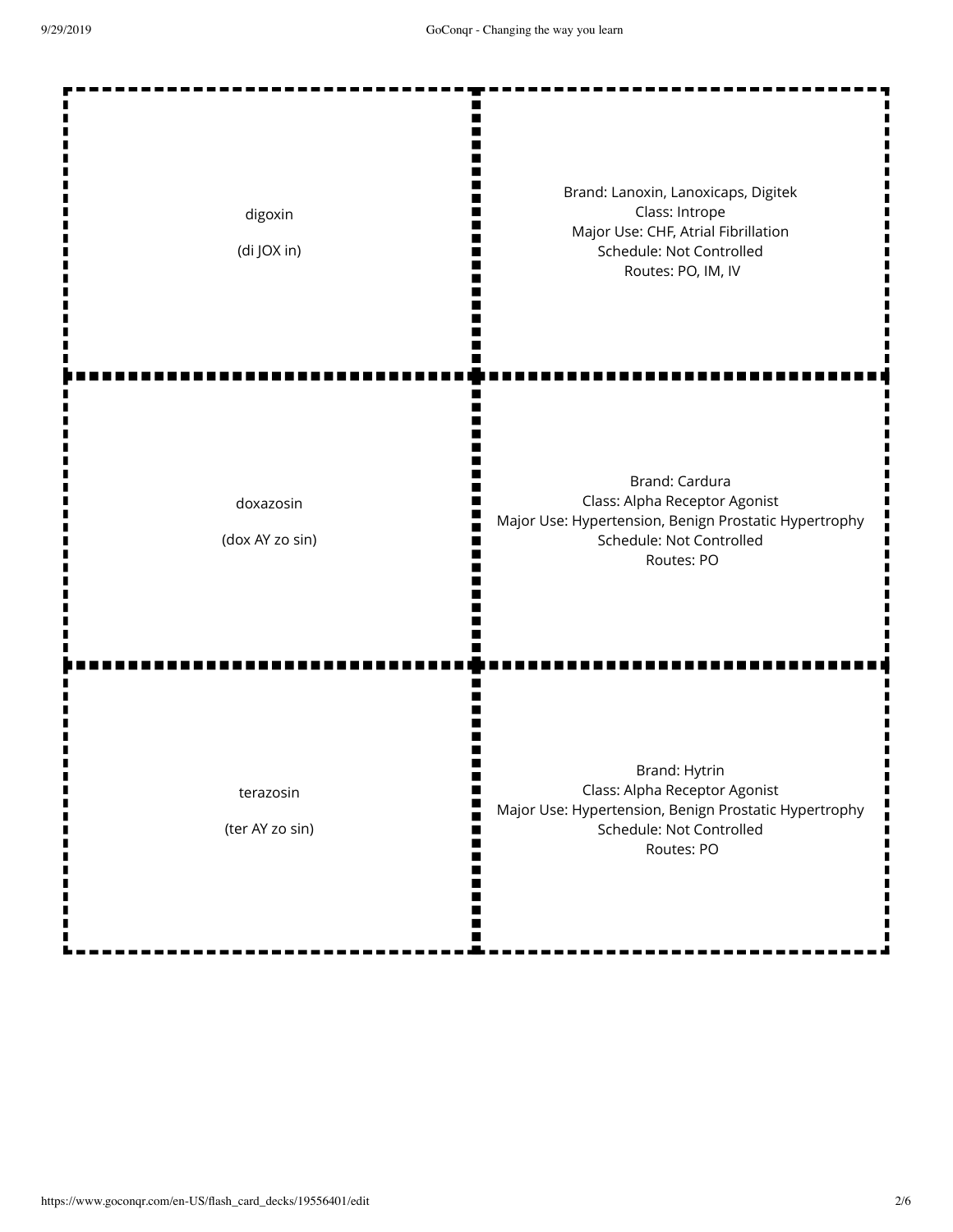| Clonidine<br>(KLON i deen)                                     | Brand: Catapres, Catapres TTS<br>Class: Alpha Receptor Agonist<br>Major Use: Hypertension, ADHD<br>Schedule: Not Controlled<br>Routes: PO, Topical Patch |
|----------------------------------------------------------------|----------------------------------------------------------------------------------------------------------------------------------------------------------|
| amlodipine + benazepril<br>(am LOE di peen) + (ben AY ze pril) | <b>Brand: Lotrel</b><br>Class: Calcium Channel Blocker + ACE inhibitor<br>Major Use: Hypertension<br>Schedule: Not Controlled<br>Routes: PO              |
| triamterene + HCTZ                                             | Brand: Dyazide, Maxzide<br>Class: Diuretic combination<br>Major Use: Hypertension, Edema<br>Schedule: Not Controlled<br>Routes: PO                       |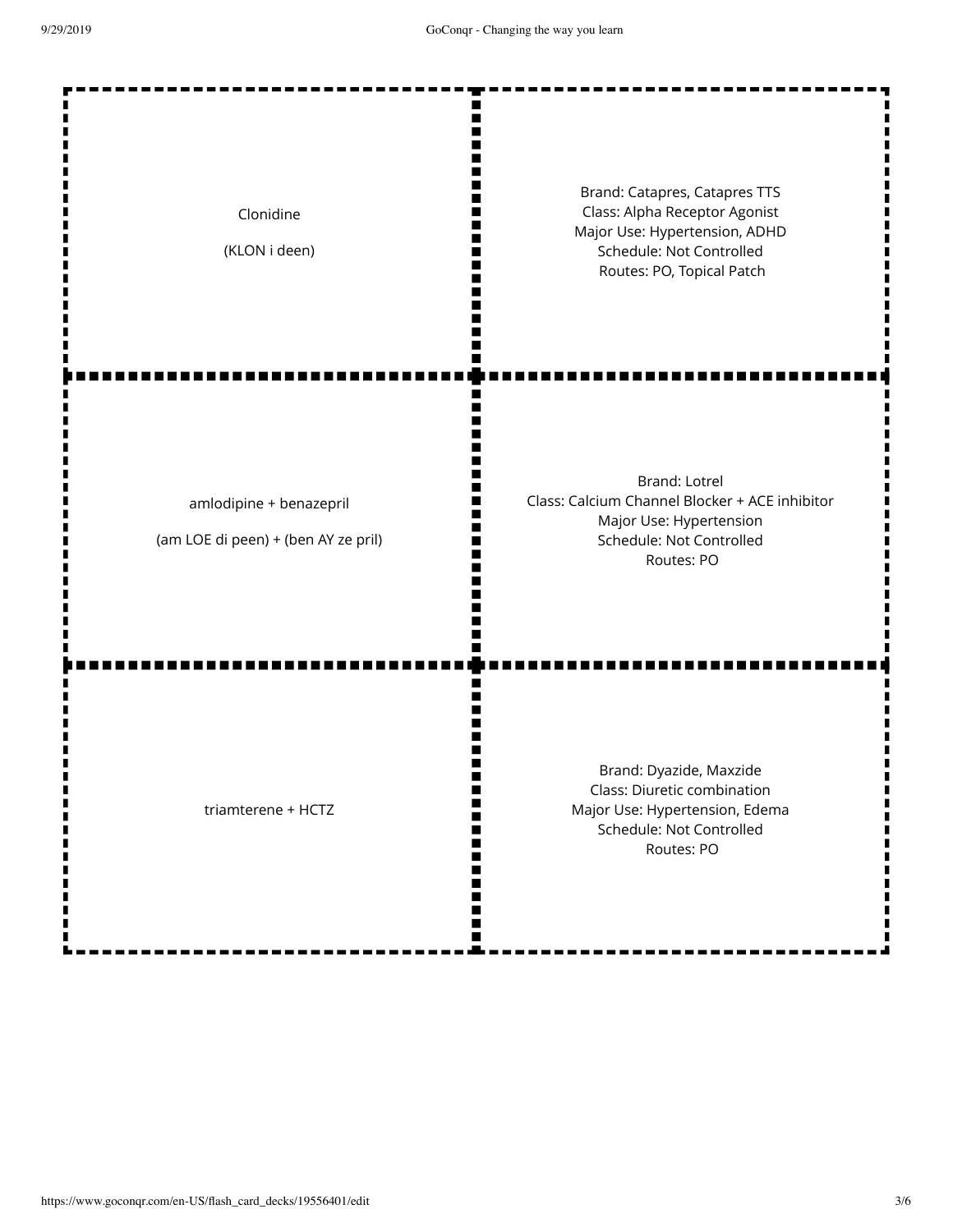Ш Ш m I٢

M

Ш

I٢

П

П m H Ш

ш I٢

losartan + HCTZ

(loe SAR tan) + (hye dro klor o THY a zide)

Brand: Hyzaar Class: A2RB + Thiazide Diuretic Major Use: Hypertension Schedule: Not Controlled Routes: PO

lisinopril + HCTZ

(lyse IN oh pril) + (hye dro klor o THY a zide)

Brand: Prinzide, Zestoretic Class: ACE inhibitor + Thiazide Diuretic Major Use: Hypertension Schedule: Not Controlled Routes: PO

valsartan + HCTZ

(val SAR tan) + (hye dro klor o THY a zide)

Brand: Diovan HCT Class: A2RB + Thiazide Diuretic Major Use: Hypertension, CHF Schedule: Not Controlled Routes: PO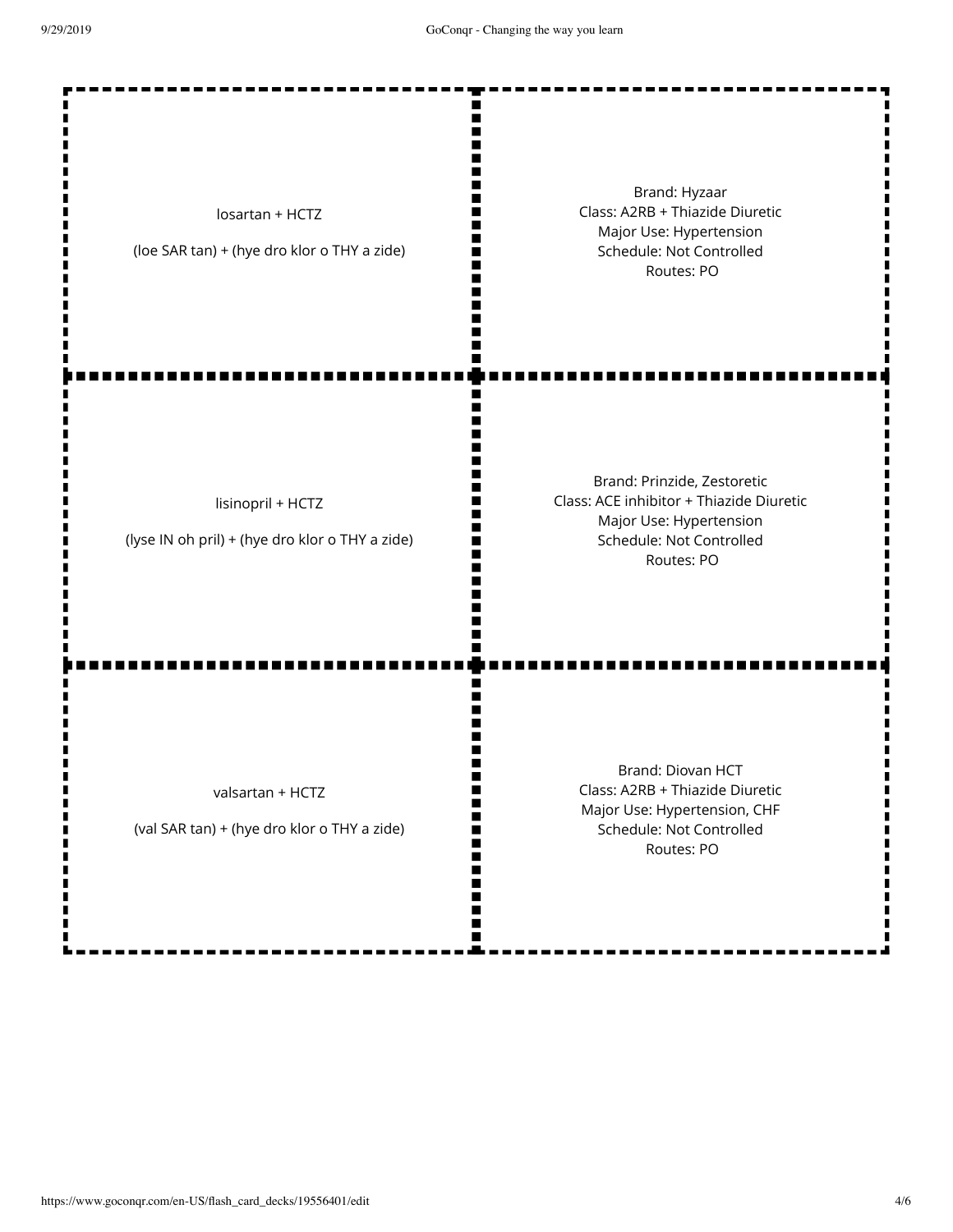